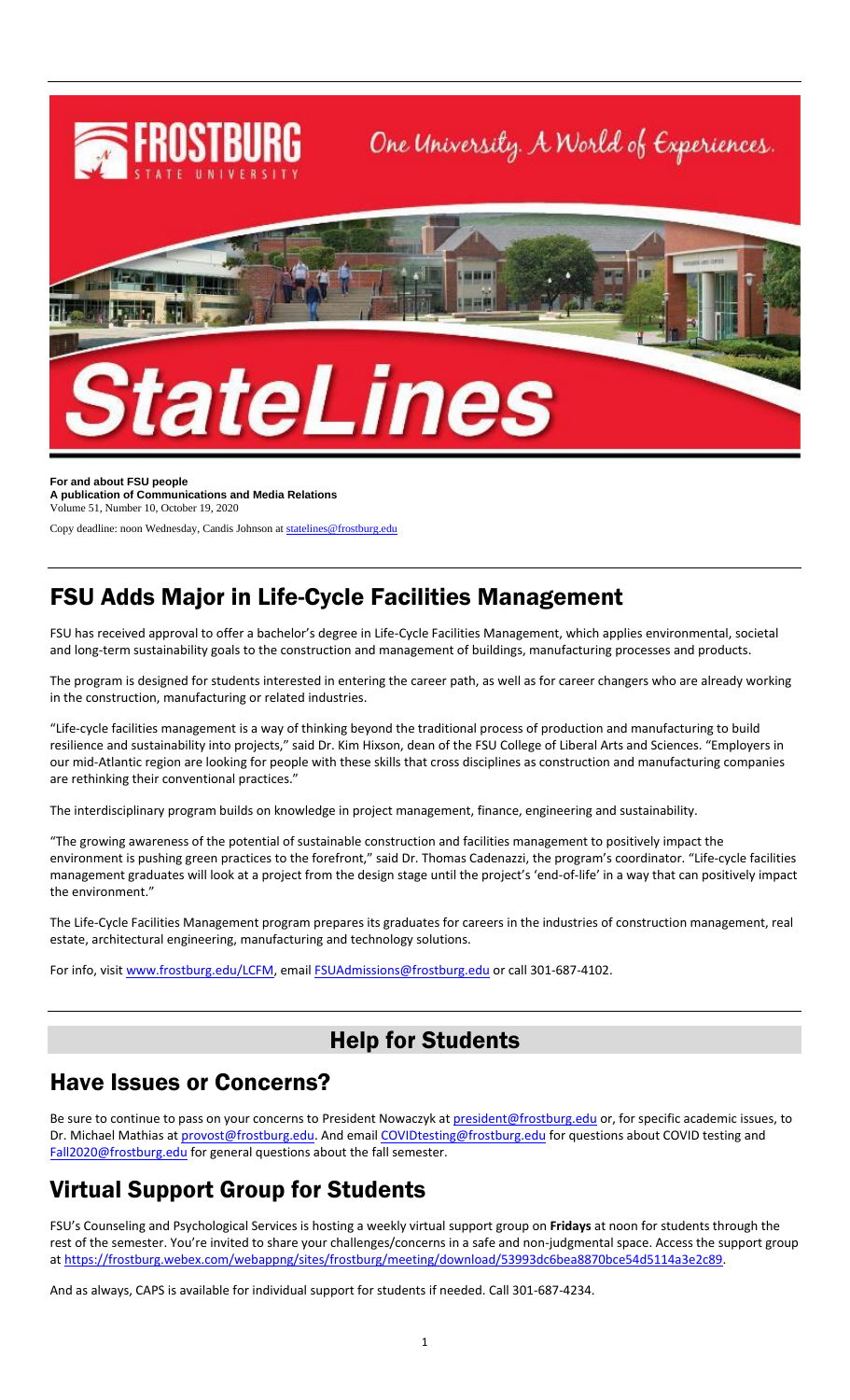# Free Online Tutoring via NetTutor

Just a reminder that online tutoring is available via NetTutor this semester. Students can ask a quick question, upload a paper (48- to 72-hour turnaround time) and/or receive live tutoring from professional tutors.

### NetTutor is available 24/7.

Some of the subjects include accounting, anatomy, biology, business, chemistry, computer science, economics, literature, foreign languages, geology, history, logic, math, music, nursing, philosophy, physics, political science, psychology, sociology, student success and writing.

Students must request access to the Tutor Resources course in Canvas by emailing Mark Smith a[t msmith@frostburg.edu.](mailto:msmith@frostburg.edu)

### **Theatre**

# Theatre and Dance Opens With Live Performance of 'Charlotte's Web'

### Performances Open to Campus Community



FSU's Department of Theatre and Dance, in partnership with CES, will present E.B. White's classic "Charlotte's Web," adapted for the stage by Joseph Robinette. Performances will take place **Thursday, Oct. 22, through Saturday, Oct. 24**, at 7:30 p.m. in the F. Perry Smith Studio Theatre and are available to FSU students, faculty and staff. Because of the coronavirus pandemic, public tickets cannot be sold at this time.

The Children's Literature Association named "Charlotte's Web" "the best American children's book of the past two hundred years."

All the enchanting characters are here: Wilbur, the irresistible young pig who desperately wants to avoid

the butcher; Fern, a girl who understands what animals say to each other; Templeton, the gluttonous rat who can occasionally be talked into a good deed; the Zuckerman family; the Arables; and, most of all, the extraordinary spider, Charlotte, who proves to be "a true friend and a good writer."

Determined to save Wilbur, Charlotte begins her campaign with the "miracle" of her web in which she writes, "Some pig." It's the beginning of a victorious campaign that ultimately ends with the now-safe Wilbur doing what is most important to Charlotte.

This is a beautiful, knowing play about friendship and connection, something especially important during this time.

The cast consists of *Zoie Collins* (Charlotte), *Abby McLaughlin* (Fern), *Christian Scott* (Wilbur), *Mason "Kai" Wellons* (Narrator), *Dominique Little* (Goose, Fair President, Various), *Brendon McCabe* (Templeton the Rat, Avery, Various), *Hayden Shoemaker Davis* (Gander, Carter, Various) and *Kirk Squires* (Homer, Uncle the Pig, Old Sheep). The actors will perform in masks.

Members of the creative team include *Mairzy Yost-Rushton* (director), *Kasey Taylor* (assistant director), *Denise Adams* (stage manager), *Emily Hash* (choreographer), *Gordon Duguid* (scenic and props designer), *Gray Walters* (lighting and sound designer), *Grace Easterday* (costume designer) *Francis Sharkey* (gaffer) and *Darrell Rushton* (fight director).

Tickets are \$7 and reservations can be made online by visiting [www.frostburg.edu/TheatreDance](http://www.frostburg.edu/TheatreDance). Click "buy tickets." Each show has a limited number of tickets that will be sold on a first-come, first-served basis. In-person ticket sales are not available for this production. For info, contact the box office at 301-687-7462.

To prevent the spread of the coronavirus, FSU follows state health guidelines requiring the wearing of masks and physical distancing from others. Visitors to campus must visi[t www.frostburg.edu/checkin](http://www.frostburg.edu/checkin) for symptom monitoring before arriving on campus and be prepared to display the "Reduced Risk" badge.

### **Music**

**Because of the coronavirus pandemic, musical performances before live audiences will not be held until conditions warrant. However, the Department of Music is planning a series of online presentations. Links will be posted at [www.frostburg.edu/concerts.](http://www.frostburg.edu/concerts) For info, contact FSU's Department of Music at 301-687-4109.**

**Up to 50 members of the campus community are invited to attend the following events in Pealer Recital Hall in person, masked and with social distancing.**

# FSU's Chamber Singers to Perform at Organ Dedication at St. Ann's Catholic Church in Grantsville



The FSU Chamber Singers, under the direction of *Dr. Scott Rieker*, will perform at the dedication of the newly installed pipe organ at St. Ann's Catholic Church in Grantsville, Md., on **Friday, Oct. 23**, at 7:30 p.m. They will be accompanied by pianist *Dr. Joseph Yungen* and organist and FSU alumnus *Mark Steiner*.

The concert will feature a variety of sacred and secular choral music – including works by Joseph Haydn, Sergei Rachmaninoff, and FSU faculty and students – as well as repertoire for solo organ.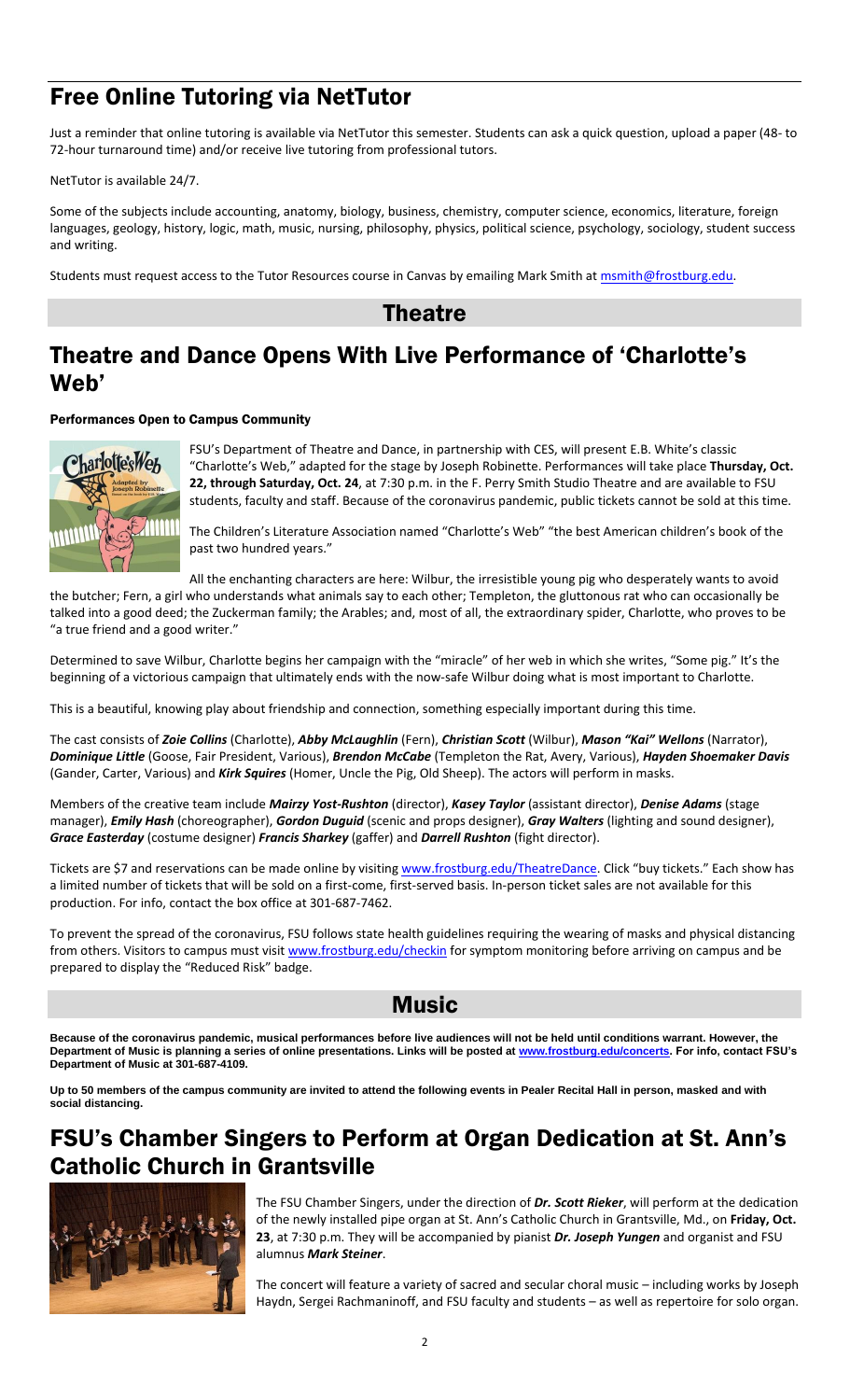A free-will offering will be taken to support the Chamber Singers and the music ministry at Divine Mercy Parish.

Masks and social distancing will be required at all times. Further information for audience members will be available at [music.frostburg.edu](https://www.frostburg.edu/academics/colleges-and-departments/music) and [divinemercymd.org](http://divinemercymd.org/) closer to the event.

# Chamber Singers and University Chorale in 'Each New Day Is a Gift'

FSU's Department of Music will present FSU's Chamber Singers and University Chorale in a livestreamed concert, "Each New Day Is a Gift: A Choral Concert to Lift the Heart," on **Sunday, Oct. 25**, at 3 p.m. They will be accompanied by pianist *Dr. Joseph Yungen*. The recital is free to view online. The link will be posted a[t www.frostburg.edu/concerts.](http://www.frostburg.edu/concerts)

Directed by *Dr. Scott Rieker*, the concert will feature premieres of works by *Dr. Sally Stephenson*, a professor in the Department of Educational Professions at FSU, and FSU students *Hannah Polk* and *Ivan Godoy*.

# Percussion Ensemble Will Perform Fall Concert

FSU's Department of Music will present its Percussion Ensemble in a virtual fall performance on **Wednesday, Oct. 28**, at 7:30 p.m. The concert is free to view online. The link will be posted a[t www.frostburg.edu/concerts.](http://www.frostburg.edu/concerts)

Directed by *Dr. Mackenzie Jacob LaMont*, the concert will feature Michael Udow's "A Bird Whispered, 'Your Children Are Dying,'" Anthony Cirone's "Symphony No. 1 for Percussion" and David R. Gillingham's "Point of Reckoning."

Percussion Ensemble students include *Ryan Barber*, *Jacob Hunt*, *Kamonte Johnson*, *Nora Kopit*, *Preston Leshinskie*, *Joseph Louise*, *Reiss Mikula*, *Matthew Payne* and *Julia Seddon*.

In Udow's "A Bird Whispered, 'Your Children Are Dying,'" four performers playing crotales encircle the audience, accompanying an opening marimba solo, which then moves into a melodic cross-rhythmic section for chimes and four hand clappers/slapsticks. This dissolves into the final section where the quintet moves to marimba playing in the style of an African mbira (thumb piano). Retired from The Santa Fe Opera and the University of Michigan, Udow has a distinctive compositional voice, and quite often, his rhythmically engaging complex contrapuntal lines with dense timbres weave effortlessly with memorable melodic lines.

Cirone's "Symphony No. 1 for Percussion" was written in 1971 during his long tenure as a percussionist at the San Francisco Symphony and a professor at San Jose State University. Some of his most lasting contributions to the world of percussion, besides his compositions, teaching and performance history, are his many educational method books.

Originally composed for string orchestra, Gillingham's powerful "Point of Reckoning" has been scored for percussion ensemble by Nathan Daughtrey. Inspired by the hymn "O for a Thousand Tongues to Sing," the work begins quite frantically and in confusion with motives of the hymn occurring sporadically. A slow, lyrical section follows, again using motives of the hymn within a texture of rich diatonic clusters. The tempo of the first section segues with the frantic confusion, returning only to be overwhelmed by a dramatic presentation of the hymn accompanied by a very rhythmic ostinato. The work progresses to a joyous coda. A professor of music at Central Michigan University, Gillingham has an international reputation for the works he has written for band and percussion.

# Dr. Scott Rieker's Compositions Presented in Faculty Artist Series Concert, 'Some Fruits of COVID'

FSU's Department of Music will present compositions by *Dr. Scott Rieker* in a livestreamed Faculty Artist Series concert, "Some Fruits of COVID," on **Friday, Oct. 30**, at 7:30 p.m. The concert is free to view online. The link will be posted at [www.frostburg.edu/concerts.](http://www.frostburg.edu/concerts)

Guest artists will include pianist *Dr. Joseph Yungen*, soprano *Francesca Aguado*, saxophonist *Dr. Brent Weber*, violinist *Hanna Livingston* and FSU choral artists.

The concert will consist of inspiring compositions for choir, saxophone, violin, solo voice and piano written by Rieker, FSU's director of Choral Activities and Choral Music Education, during the first four months of the COVID-19 pandemic.

# FSU Department of Music to Present Vocal Studio Recital

The FSU Department of Music will present a livestreamed recital by students from its vocal studios on **Monday, Nov. 2**, at 7:30 p.m. (This is a change from the previously scheduled dates of **Monday, Oct. 19**, and **Tuesday, Oct. 20**.). The recital is free to view online. The link will be posted a[t www.frostburg.edu/concerts.](http://www.frostburg.edu/concerts)

Students of classical singing, as well as those with a musical theatre minor, are from the vocal studios of *Gregory Scott Stuart* and *Francesca Aguado*. They will be accompanied by pianist *Dr. Joseph Yungen*. The recitals will feature art songs; musical theatre selections, including many well-known songs from the contemporary musical theatre repertory; and opera and oratorio arias.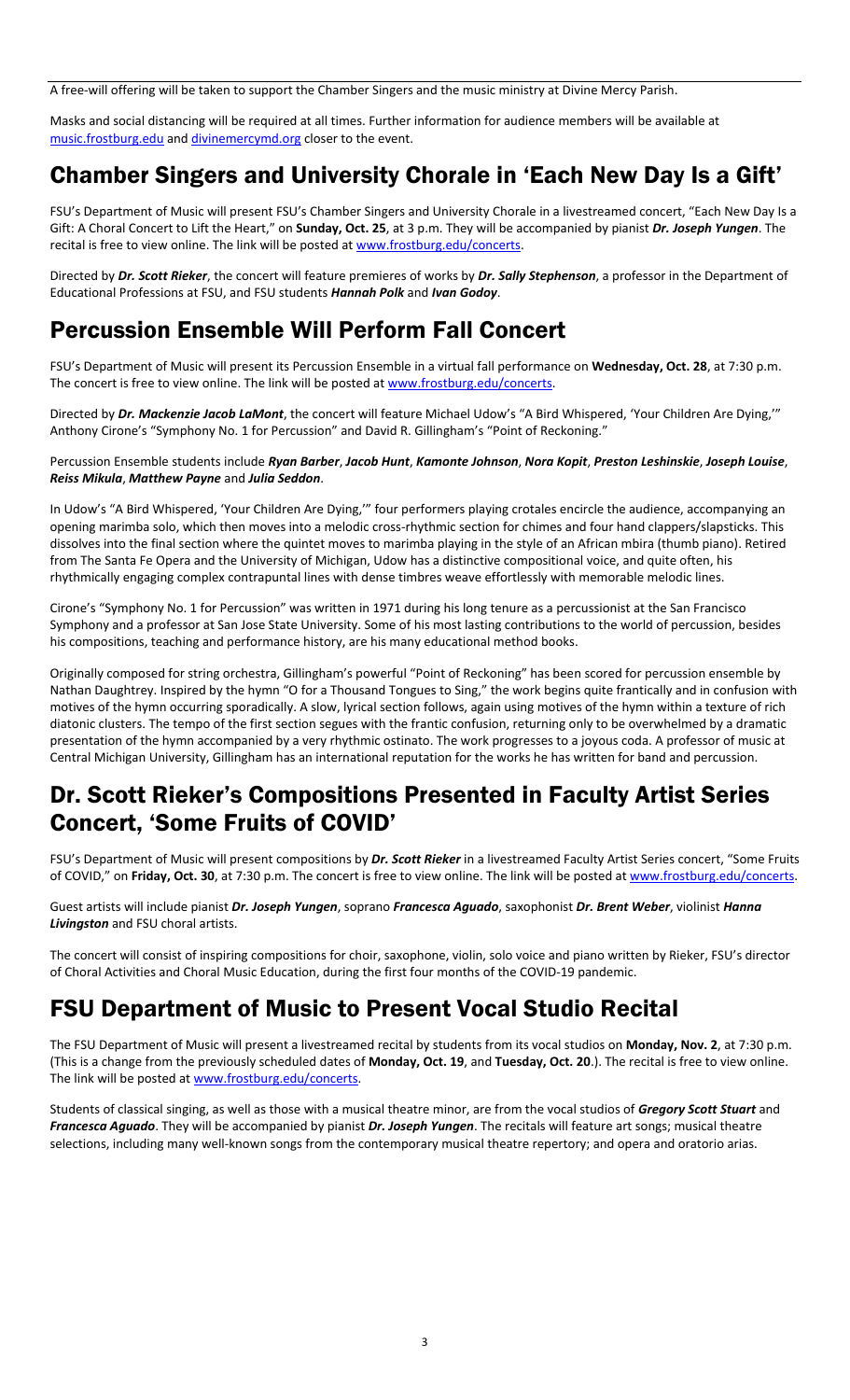# **Exhibitions**

# Sculptural Ceramic Exhibit 'Puddles' by Maxwell Parker on Display in Roper Gallery



### **"Puddle 16" by Maxwell Parker**

FSU's Department of Visual Arts will host the exhibition, "Puddles," featuring the sculptural ceramic work of Maxwell Parker, through **Friday, Oct. 30**, at the Stephanie Ann Roper Gallery in FSU's Fine Arts Building. This event is free and open to the public.

The show will feature amalgamation-type artworks made with ceramics, metals and glazes that explore impulse, repulsion and balance. Through multiple rapid firings, Parker builds the composition by layering glazes, shards, chunks, bars, nuts, bolts and "really anything that is not too combustible."

Parker has shown work nationally, including a recent show at The Museum of Science and Industry. Parker is a New York native and received his Bachelor of Fine Arts from the State University of New York at Plattsburgh. He lives and works in Tampa, Fla., and is pursuing his Master of Fine Arts from the University of South Florida.

The Roper Gallery is open **Wednesdays through Fridays** from 1 to 4 p.m. For info, contact the Department of Visual Arts at 301-687 4797. Visitors must wear masks, adhere to social distancing and use the [check-in portal](https://itoc.frostburg.edu/checkin/) in advance.

### Points of Pride

# FSU Student Jessica Thayer Named Newman Civic Fellow



FSU student *Jessica Thayer* of Oakland, Md., has been named a Newman Civic Fellow, which recognizes and supports community-committed students. Thayer is a senior double majoring in law and society and political science and minoring in philosophy and is the Student Government Association (SGA) vice president.

She was nominated this spring by President Ronald Nowaczyk for her work with SGA and within the community. Thayer was nominated for her work to expand the SGA constitution to increase diversity, equity and inclusion within the organization's ranks.

Thayer said her focus during her time with the fellowship is on campus-community relations. Her goal is to create a dialogue between the campus and community, allowing opportunities to communicate differences to heal any divides between the two.

Thayer's other roles and accolades on campus include membership in the Phi Eta Sigma national honor society, participation in the Sloop Institute for Excellence in Leadership, serving as a student Bobcat Ambassador, president of the University Debate team, membership on the University's Judicial Board and participation in the President's Leadership Circle.

The Newman Civic Fellowship "recognizes and supports community-committed students who are changemakers and public problem-solvers at Campus Compact member institutions." Members are nominated by their president or chancellor on the basis of their potential for public leadership. The Newman Civic Fellowship is a part of Campus Compact, a national coalition of more than 1,000 colleges and universities.

Throughout the Newman Civic Fellowship, students are provided with training and resources to help them learn and grow within their own passions. The year-long program features virtual learning experience and networking opportunities.

For info on the Newman Civic Fellowship, visit [https://compact.org/newman-civic-fellowship.](https://compact.org/newman-civic-fellowship)

# FSU's Dr. Artie Lee Travis to Serve on EACUBO Panel

*Dr. Artie Lee Travis*, vice president for Student Affairs, will serve on a panel at the upcoming Eastern Association of College and University Business Officers annual meeting. The panel is "The CBO as Partner in Diversity, Equity and Inclusion Work," and he will serve with panelists from Harvard, Haverford College and Anne Arundel Community College. The panel will share best practices and experiences on diversity, equity and inclusion work in higher education, the importance of creating metrics to guide our work and how CBOs can be partners.

For info, visit [https://www.eacubo.org/Programs-and-Events/Annual-Meeting-2020/Program-Detail-2020.](https://www.eacubo.org/Programs-and-Events/Annual-Meeting-2020/Program-Detail-2020)

# Office of Sponsored Programs Successes and News

On Sept. 28, the U.S. Department of Education awarded the final portion of an \$805,690 award for year two of the project, "Maryland Accelerates (MA): Teacher-Leader Residency for Inclusive Excellence." Under the direction of *Dr. Boyce Williams*, dean, College of Education, and in partnership with Garrett County and Frederick County public school systems, the project's purpose is to increase the number of certified teachers in Maryland schools, especially in the sciences, mathematics and computer science, as well as to provide a career path for established teachers to mentor new educators.

For info, see the Office of Sponsored Program's Successes/News webpage at [http://www.frostburg.edu/osp/successesnews.php.](http://www.frostburg.edu/osp/successesnews.php)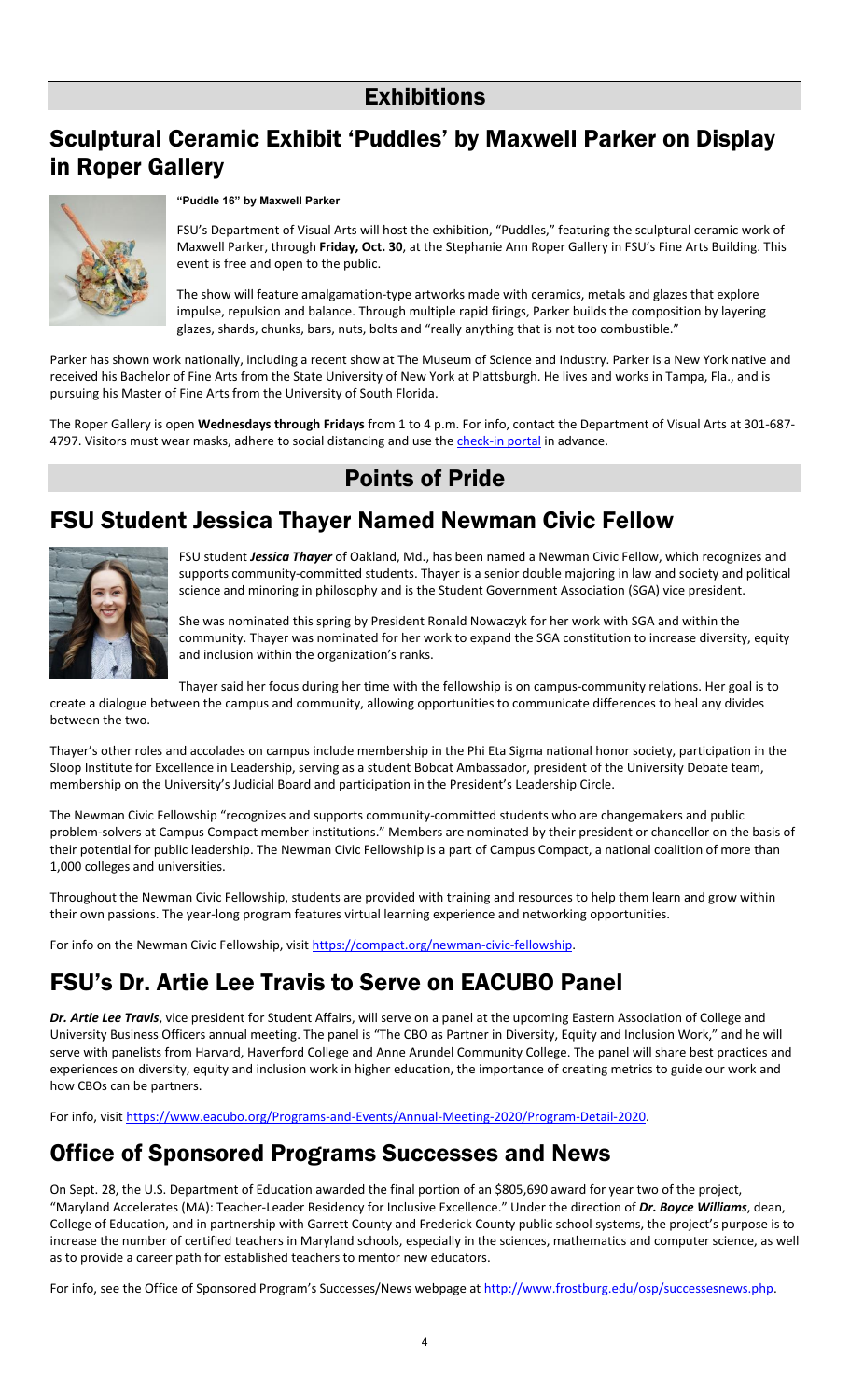# FSU Students Spruce Up Frostburg Lamp Posts and Streets



ECHOSTARS members and other volunteers have been working with the city of Frostburg and the Lamp Post Committee to scrape and paint the lamp posts on Main Street. This is the first time they have been able to do all the Main Street posts in one year because of the unique opportunity created by COVID restrictions elsewhere.

Over the past two weeks, the ECHOSTARs have been serving a couple of afternoons to start the project, focusing on the downtown area, and over

a recent weekend members of Pi Lambda Phi and Alpha Phi Omega scraped and painted all of the lamp posts from Center Street down to Mountain Ridge High School. The next step will be to finish the lamp posts from Bealls Lane to the Frostburg Freeze.

In addition, Iota Phi Theta did a street cleanup the weekend of Oct. 10 to 11.

After that, the process begins of cleaning the wreaths for the lamp posts and beginning the process of replacing lights on them. Each year in early November, Pi Lam assists the city in hanging the wreaths on approximately 50 lamp posts in downtown Frostburg.

# Phi Kappa Phi Chapter Conducts Food Drive for PAWS Pantry



The FSU chapter of Phi Kappa Phi recently conducted a food drive for the PAWS Pantry as its fall service project. The chapter collected more than 50 pounds of food as part of the drive. Pictured is chapter president *Linda Steele* presenting the donation to pantry employee *Pauline Pascariello*.

### Take Note

# Sidewalk Closure: Cordts PE Center to Lane University Center



The sidewalk between the Lane University Center and the Cordts PE Center will be closed through the duration of construction of the new Education and Health Sciences Center. **Refer to the map, which shows alternate options.**

Use the outside walkway and stairwell along the west side of the Hitchins Building. Look for signs directing you to the stairwell.

For those with special needs, use the elevator within the Hitchins Building (enter or exit on the first-floor doors facing the Lane Center and enter or exit through the main entrance of Hitchins on the second floor). This option is only available during regular business hours.

Proceed between Pullen Hall and Hitchins or around the south side of Pullen Hall.

# FSU Virtual Career and Internship Fair



On **Wednesday, Oct. 21**, FSU will host its Career and Internship Fair virtually from 11 a.m. to 2 p.m. through Handshake. Attend a group or one-on-one sessions with any of the 30+ employers looking for FSU students. Click on the email sent to your FSU student email account from Handshake or go to [https://frostburg.joinhandshake.com](https://frostburg.joinhandshake.com/) to register and join the fair.

For info, call 301-687-4403, email *careerservices@frostburg.edu* or stop by the Career and Professional

Development Center in Pullen 110.

# Recommended Professional Development Opportunities for Staff and Faculty

Be sure to take advantage of the Professional Development Resource with more than 16,000 learning modules at [https://www.linkedin.com/learning.](https://www.linkedin.com/learning) For October, the following diversity and inclusion training is recommended.

#### Inclusive Mindset

Creating an inclusive environment is not a passive act. Rather, it is a skill that can be learned and improved upon with humility, bravery and dedication. Inclusive communicators are better able to recruit, retain talent, navigate conflict and develop buy-in in their work environment. In this course, learn about the importance of fostering an inclusive mindset in the workplace and how to implement beneficial changes in your organization. Examine the research about the critical roles that diversity and belonging play in business. Find out how to cultivate spaces that are safe by acknowledging common challenges that can come from privilege, mistakes, ignorance or insensitivity. Discover how to promote allyship. Dereca Blackmon covers each of these areas to help you grow as an individual and support others.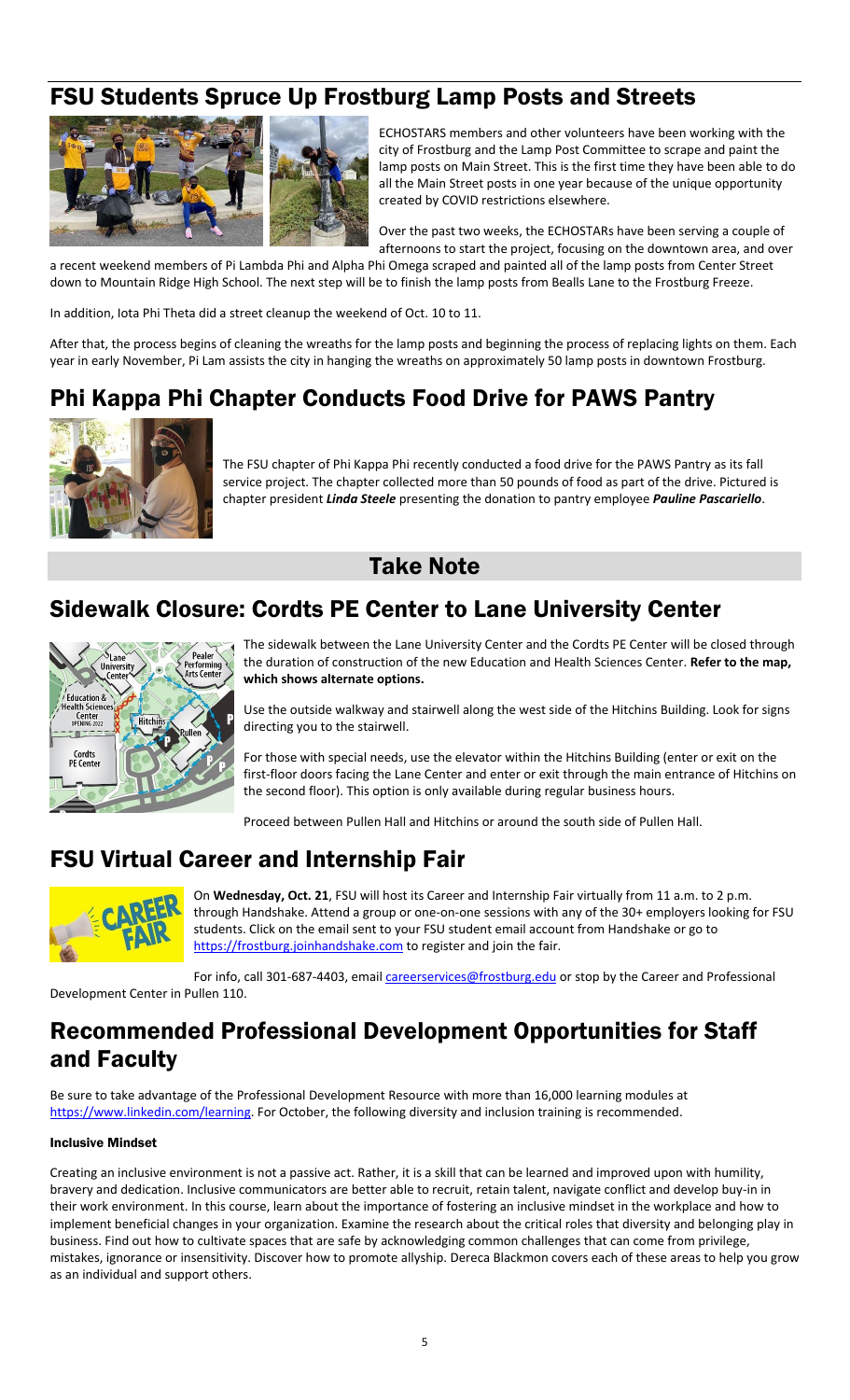https://www.linkedin.com/learning[login/share?forceAccount=false&redirect=https%3A%2F%2Fwww.linkedin.com%2Flearning%2Finclusive](https://www.linkedin.com/learning-login/share?forceAccount=false&redirect=https%3A%2F%2Fwww.linkedin.com%2Flearning%2Finclusive-mindset%3Ftrk%3Dshare_ent_url&account=58635657)[mindset%3Ftrk%3Dshare\\_ent\\_url&account=58635657](https://www.linkedin.com/learning-login/share?forceAccount=false&redirect=https%3A%2F%2Fwww.linkedin.com%2Flearning%2Finclusive-mindset%3Ftrk%3Dshare_ent_url&account=58635657)

# Sponsor-a-Family: Thanksgiving Baskets

Through FSU's annual Sponsor-a-Family program, organizations and individuals on campus can help a local family in need by donating a Thanksgiving meal in a basket.

Baskets will be collected on **Tuesday, Nov. 17**, at the PAWS Pantry and handed out to the families by the Western Maryland Food Bank and Frostburg Interfaith Food Pantry.

Students, faculty, staff, organizations and offices on campus are encouraged to participate.

The campus provided Thanksgiving baskets to more than 100 families last year! Can we get to 110?

If your office or organization is interested in sponsoring a family for the Thanksgiving holiday, email Misty Schurg at [mdschurg@frostburg.edu](mailto:mdschurg@frostburg.edu) to receive an information packet and details on how to sign up.

For info, contact the Office of Civic Engagement at 301-687-4210.

# SALUTE Ceremony to Celebrate Student Veterans and Military Service Members

The Fall 2020 SALUTE National Honor Society Induction Ceremony and Graduation Reception will be held on **Tuesday, Nov. 17**, from 5 to 9 p.m. at the Cumberland Outdoor Club at 31 Thomas St. FSU alumni, faculty, military service members, staff and student veterans are invited to attend. This ceremony will celebrate the academic achievements of FSU student veterans and military service members from the spring, summer and fall terms of 2020.

COVID-19 guidelines will be followed and observed. Because of reduced capacity (limited space), RSVPs are requested by **Monday, Nov. 2**, at [vets@frostburg.edu.](mailto:vets@frostburg.edu) 

# Consider an Upper-Division Course in U.S. History for Spring 2021

Do you like American history? Do you need a 300-400 course to graduate? HIST 467 U.S. in the 20th Century: 1945-Present is the course for you! This upper-division class examines the key social, cultural and political questions facing U.S. society since the end of World War II, including the Cold War, the politics of the civil rights movement, changing gender norms, the war in Vietnam and the anti-war movement, the counterculture, the increasingly conservative turn and polarization of U.S. politics since the 1970s, and the Sept. 11 attacks and the "war on terror." Students will work with themes and sources related to history, politics and popular culture. This course is offered from 11 a.m. to 12:15 p.m., TR.

For info, contact Dr. Greg Wood a[t gwood@frostburg.edu.](mailto:gwood@frostburg.edu)

# National Student Exchange Virtual Fair – Oct. 19-23



The National Student Exchange Virtual Fair will take place **Monday, Oct. 19, through Friday, Oct. 23**. Students can connect with more than 60 NSE campuses! Pay your FSU tuition and study at one of almost 200 universities in the U.S.

See the fair schedule and register a[t www.mynseadventure.org/nse-virtual-fair.](http://www.mynseadventure.org/nse-virtual-fair) For info, contact Amy Shimko in the Career and Professional Development Center in Pullen 110 or email [alshimko@frostburg.edu.](mailto:alshimko@frostburg.edu)

# Ort Library Celebrates Brownsville Day

David M. Gillespie Special Collections is honoring the sixth anniversary of Brownsville Day with an exhibit on the third floor of the Ort Library at the library entrance. The governor of Maryland and mayor of Frostburg declared Oct. 11, 2014, "Brownsville Day" to honor the residents and descendants of Brownsville, an African American community founded by Tamar Brown in 1866 that was displaced through the growth of the University. A monument was recently installed on the Upper Quad where Brownsville once stood. For info, see "Being Black in Brownsville" by Lynn Bowman, available in library stacks and Special Collections. **The exhibit will remain up for the rest of this month.**

# Student Voter Engagement Competition Series

### Prizes Include \$250, \$150 and \$100 Stipends

The J. Glenn Beall Institute for Public Affairs, in conjunction with the Office of Civic Engagement, is hosting a series of competitions focused around encouraging students and young people to vote and engage in civic projects. Each **Wednesday** this semester leading up to the election there will be one or more competition topics sponsored by academic departments and groups on campus. The sponsoring group will review the submissions and select first-, second- and third-place winners. These students will be awarded a stipend from the J. Glenn Beall Institute for Public Affairs of \$250, \$150 and \$100, respectively. Submissions for all competitions should be submitted through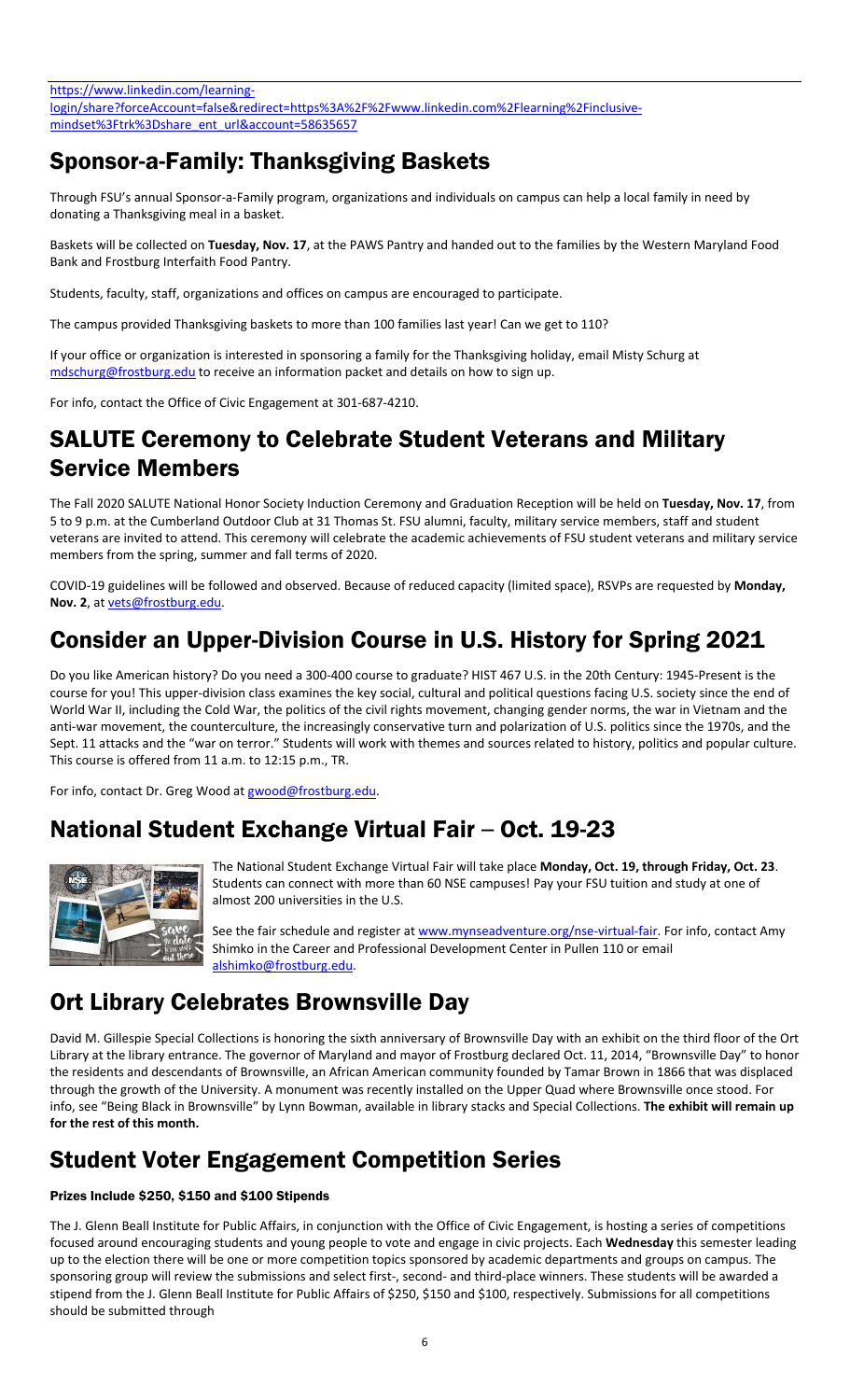[https://forms.office.com/Pages/ResponsePage.aspx?id=0V75uBgqRkKBBAOmdHjTo1C8qOQNbRRDqVJDUEZpF8dUNzVNR1VMTDRU](https://forms.office.com/Pages/ResponsePage.aspx?id=0V75uBgqRkKBBAOmdHjTo1C8qOQNbRRDqVJDUEZpF8dUNzVNR1VMTDRUSVpSNzgwWEw2T1JQUUlGMi4u) [SVpSNzgwWEw2T1JQUUlGMi4u.](https://forms.office.com/Pages/ResponsePage.aspx?id=0V75uBgqRkKBBAOmdHjTo1C8qOQNbRRDqVJDUEZpF8dUNzVNR1VMTDRUSVpSNzgwWEw2T1JQUUlGMi4u) Students are encouraged to be creative and use social media and other online platforms when appropriate. There is no limit to submissions, and students are encouraged to take part in multiple competitions.

For info, contact the office of Civic Engagement at [civicengagement@frostburg.edu](mailto:civicengagement@frostburg.edu) or 301-687-4210.

Upcoming Competitions:

Your View of Our Democracy (**Oct. 21**)

J. Glenn Beall Jr./George Beall and Civic Responsibility (**Oct. 28**)

Motivational Democratic Engagement Speech (**Oct. 28**)

### UCDEI Virtual Campus Conversations

One of the initiatives of the University Council for Diversity, Equity and Inclusion this year is to engage the campus community in conversations around DEI. Providing a platform to engage in what can be difficult conversations may help in creating a campus cultural environment that is safe and inclusive for all. Volunteer Services has hosted the **Thursday** Times Talks from 12:30 to 2 p.m. every other week for a while. This semester, the UCDEI Talks are on alternate weeks. UCDEI hopes to have a strong student voice during these conversations. Your help is needed in joining in and encouraging your peers and students to do the same. Watch for the weekly email from Volunteer Services to get the topic, article and login link.

Below are the dates and topics for the rest of the semester:

**Oct. 22**: "Performative Allyship"

**Nov. 5**: "Free Speech vs. Hate Speech"

# Earn the Digital Tech Credential



Are you interested in developing skills to further your future career? Then sign up for the Capital CoLAB's Digital Tech Credential. The Digital Tech Credential is a curated selection of courses and professional development opportunities that help students of all backgrounds develop the skills necessary to thrive in today's fast-paced economy. The Credential program gives enrolled students unparalleled professional opportunities and a pathway to highly skilled jobs at some of the region's most prestigious and sought-after employers.

To learn more and sign up, visi[t https://capitalcolab.com/community](https://capitalcolab.com/community). Under "How did you hear about us?" choose Student Ambassador.

# Brighten Someone's Day With a Letter Against Isolation!



Join the National Society of Leadership and Success Frostburg Chapter in participating in a community service event, Letters Against Isolation. Write an encouraging letter, share a nice quote or create a cheerful card to send to individuals who are in isolation due to health concerns surrounding COVID-19. These messages will be sent to nursing homes and care facilities around the country to bring a little bit of happiness to someone's day, especially during these times when they cannot visit with family and friends.

For info about Letters Against Isolation, go to [www.lettersagainstisolation.com.](http://www.lettersagainstisolation.com/) Be sure to drop off letters and

cards at the collection box at Pullen 110. For info regarding the project, contact Caley Neville, VP/Community Service chair, at [crneville0@frostburg.edu.](mailto:crneville0@frostburg.edu)

# Academic Calendar for Spring Semester Has Been Modified

In anticipation of the COVID-19 pandemic continuing through the end of the 2020-21 academic year, FSU will modify its academic calendar for the spring 2021 semester. Key dates will be:

**Monday, Jan. 25**: Classes Begin

**Friday, April 30**: Last Day of Classes

**Saturday, May 1**: Common Finals

**Monday, May 3, to Friday, May 7**: Final Exams

The complete academic calendar for the spring 2021 semester is available at [https://www.frostburg.edu/academics/Calendar%20Intersession\\_Spring2021\\_ver%20final.pdf.](https://www.frostburg.edu/academics/Calendar%20Intersession_Spring2021_ver%20final.pdf) The calendar for the January 2021 Intersession will remain unchanged, with classes beginning **Monday, Jan. 4**, and ending **Friday, Jan. 22**.

**To mitigate health risks associated with the virus, there will be no scheduled spring break.** By keeping students on campus through the semester, FSU will reduce their risk of exposure and the potential for a virus surge on campus and in the local community. University leadership will discuss the feasibility of an impromptu "staycation" break for the campus community.

Like this fall semester, most courses will be offered in a blended format. All other courses will be offered fully online.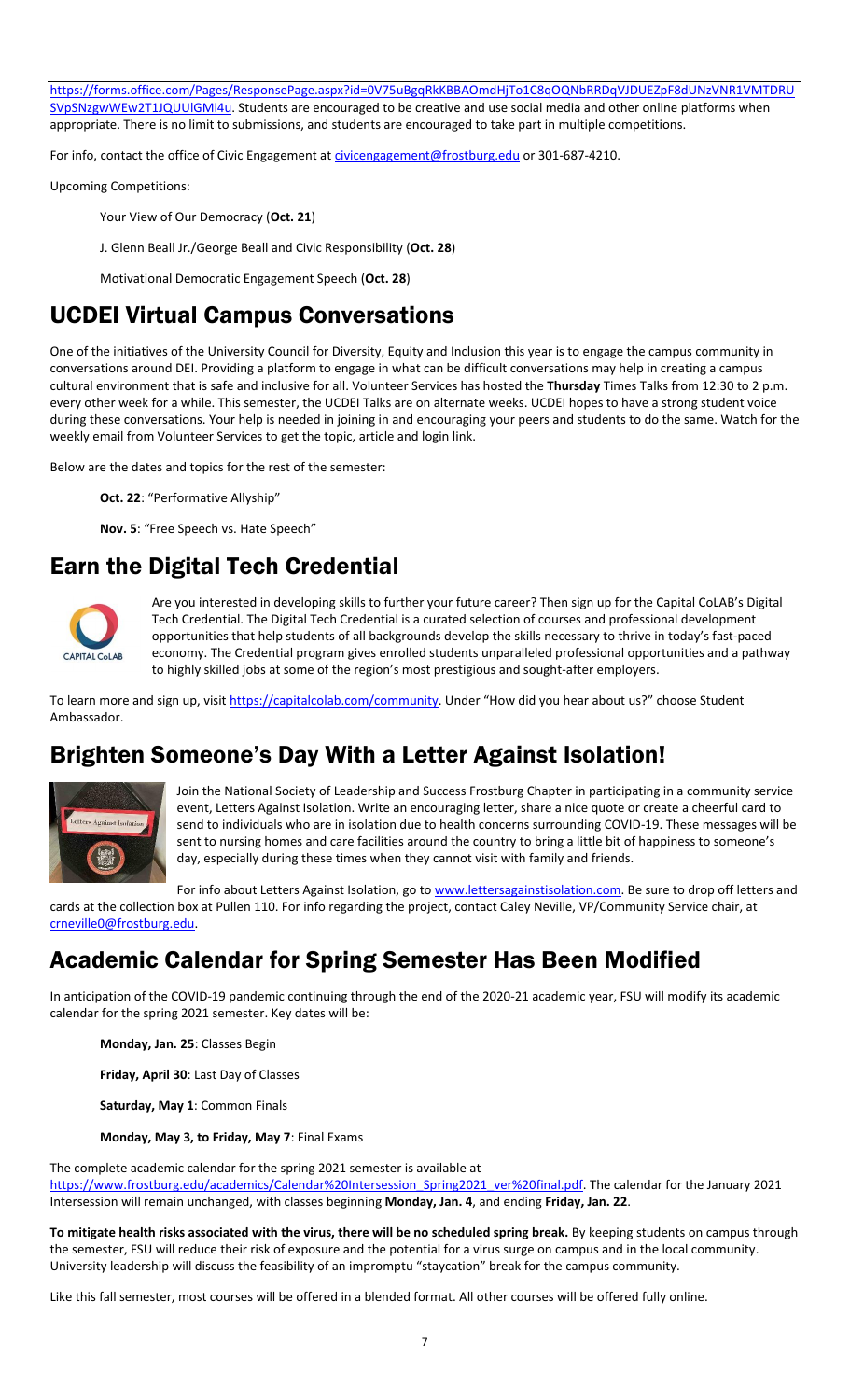**Registration for the spring 2021 semester will begin on Monday, Oct. 19**. Students who want a fully online schedule must work with their academic advisor to identify and enroll in courses that are scheduled to be taught online.

For info, contact the Office of the Provost a[t provost@frostburg.edu.](mailto:provost@frostburg.edu)

## Brady Health Conducting Flu Vaccine Clinics



Brady Health will administer the quadrivalent vaccine again this year. A quadrivalent influenza vaccine protects against four flu viruses, including two type A viruses and two type B viruses.

**Clinics will be held at Brady Health Mondays through Fridays from 9 a.m. to 4 p.m.** They are open to students, faculty and staff.

**You must call 301-687-4310 to schedule an appointment.**

The cost is \$20. (No insurance.)

You must be over 18 years of age. Be sure to wear short sleeves and your mask!

Even healthy people can get the flu, so don't forget to get your flu shot this year!

### UCM

### United Campus Ministry Events

The Safe and Snug program will be accepting new coats (with tag attached) for area children in need. Contact Chaplain Cindy Zirlott a[t c.zirlott@frostburg.edu](mailto:c.zirlott@frostburg.edu) to donate coats or bring to her office in Hitchins 308. For info, you can also contact Tony Crosby at [acrosby@frostburg.edu.](mailto:acrosby@frostburg.edu)

Every **Sunday** there will be an Evening Prayer Service With UCM at 6 p.m. in Cook Chapel (following COVID guidelines) or you may join on Facebook live at [https://www.facebook.com/ucmatfsu.](https://www.facebook.com/ucmatfsu)

You are invited to join the **Monday** night UTC Bible Study and Discussion in Cook Chapel or you can join on Zoom at <https://bwcumc.zoom.us/j/96465485962> or by Cell One tap mobile: +13017158592,,96465485962#. Anyone is welcome to join the discussion.

There will be a Women of Faith Bible Study on **Wednesdays** at 6 p.m. on Zoom at<https://bwcumc.zoom.us/j/95592582322> or phone (Meeting ID: 955 9258 2322, One tap mobile phone +13017158592,,95592582322# US).

### Study Abroad

### Study Abroad: Start Planning Your Experience for Fall 2021

Join the Center for International Education for an information session to learn more about study abroad. Each virtual session takes place at 3:30 p.m. on the following **Fridays** throughout the semester: **Oct. 23** and **Nov. 6**. Email Kara Hotchkiss at [kjhotchkiss@frostburg.edu](mailto:kjhotchkiss@frostburg.edu) to sign up for the session of your choice.

# Virtual Study Abroad Week

Join the Center for International Education for its first Virtual Study Abroad Week, which will take place **Tuesday, Oct. 20, through Thursday, Oct. 22**. A variety of live events, hosted by third-party program providers, FSU partner institutions and more will be scheduled each day through Microsoft Teams. Connect with different campus offices and departments to learn how to prepare for your study abroad experience.

Visit<https://www.frostburg.edu/academics/study-abroad.php> to see the schedule of events. For info, contact the Center for International Education in Fuller House, call 301-687-4747 or email [fsuinternational@frostburg.edu.](mailto:fsuinternational@frostburg.edu)

### Health and Safety Messages

# Safety Tips for Fall Driving



#### Be Aware of Poor Visibility

Falling leaves, while beautiful, can obscure your vision, as can rain and fog. Shorter days are part of the fall season, making it more difficult to see people walking and riding bicycles.

#### Slow Down on Wet Pavement

In many areas of the country, rain is common during autumn. If it's raining, slow down and keep a safe distance from the car in front of you.

When wet leaves are on roadways, they make the pavement slippery, and it can be difficult for drivers to get good traction.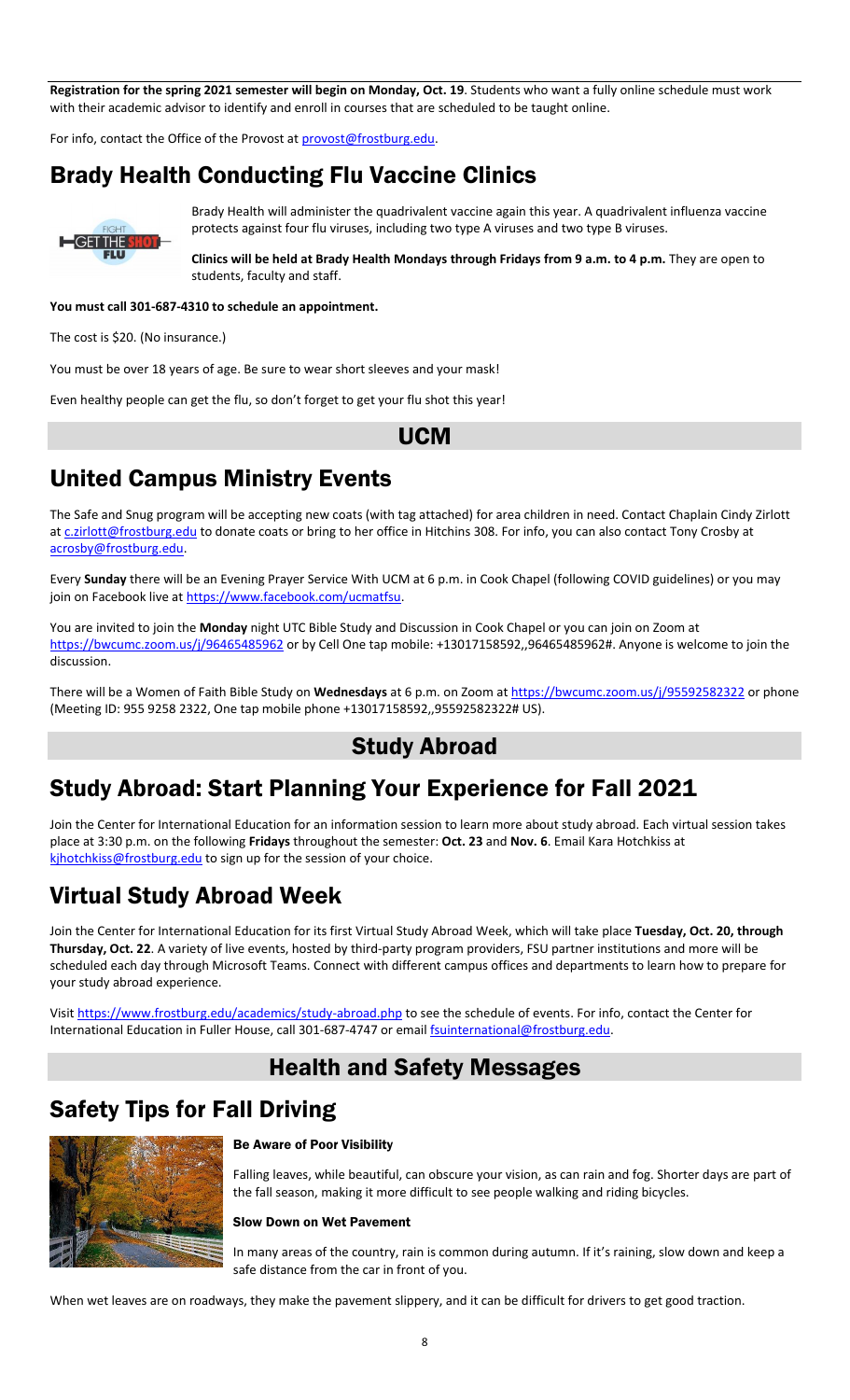#### Be Prepared for Bright Sunlight

When sunrise occurs later in the morning, it can also present challenges for drivers. Keep a pair of sunglasses in the vehicle.

#### Use Headlights When Required

You must use your headlights at least 30 minutes after sunset to 30 minutes before sunrise. Headlights must also be in use when visibility is less than 1,000 feet. Headlights are required whenever you use your windshield wipers or in fog.

#### Watch Out for Wildlife

With the weather turning colder, it's the deadliest time of the year for deer and a very dangerous time for drivers: rutting season. if you see a deer cross the road in front of you, there are probably more right behind it. Stopping – not swerving – is the safest way to avoid deer who dart into the road. Watch out for bears, too.

# HHH – Happy, Healthy, Hip!



Mental Health Monday Tip: Mellow Monday

<https://thepopularteen.com/four-ways-to-mellow-out-and-relax>

Tell Yourself Tuesday Tip: Treat Yourself

<https://www.lifehack.org/379347/30-ways-to-treat-yourself-no-matter-what>

Wacky Wednesday Tip: Willingness

<https://youtu.be/0tqq66zwa7g>

Thankful Thursday Tip: Appreciate More

<https://www.forbes.com/sites/womensmedia/2016/07/08/8-ways-to-have-more-gratitude-every-day/#a9ecee51d546>

Fun Friday Tip: Build a Bonfire!

<https://youtu.be/eR306GYbXyY>

Social Saturday Tip: Join a Club!

[https://www.frostburg.edu/student-life/campus-services/center-for-student-diversity-equity-and-inclusion/student](https://www.frostburg.edu/student-life/campus-services/center-for-student-diversity-equity-and-inclusion/student-organizations.php)[organizations.php](https://www.frostburg.edu/student-life/campus-services/center-for-student-diversity-equity-and-inclusion/student-organizations.php)

Self-Love Sunday Tip: Serenity

[https://www.huffpost.com/entry/getting-to-serenity-10-daily-habits-for-inner-peace\\_b\\_7184830](https://www.huffpost.com/entry/getting-to-serenity-10-daily-habits-for-inner-peace_b_7184830)

#### **VALUES AND VISION: FROSTBURG STATE UNIVERSITY IN 2023**

#### **CORE VALUES**

Frostburg State University is a place where every student can experience a myriad of opportunities both in and out of the classroom, fostered by a sense of inclusion and close mentoring relationships with faculty and staff.

Frostburg State University is committed to developing cultural competence and cultivating understanding of and respect for a diversity of experiences and world views that encourage each person's ability to "take the perspective of the other."

Frostburg State University is committed to a system of shared governance that allows faculty, staff and students to learn about the issues the University confronts and that provides a structure for meaningful input into University decisions.

#### **OUR VISION FOR FROSTBURG STATE UNIVERSITY IN 2023**

Frostburg State University is a regionally acclaimed and nationally recognized academic institution that provides distinctive programs to support state and regional workforce needs. Faculty, staff and students foster collaboration in a welcoming and inclusive campus culture.

Students value the opportunities open for them at FSU and form close mentoring relationships with faculty and staff, who are committed to their success and well-being. Students apply knowledge and skills learned in the classroom to internship, civic engagement, study abroad and research experiences to meet the challenges of a complex and changing global society.

The University is integrated into the fabric of the community as a valued and respected regional asset. We are committed to making changes that secure our future while celebrating the values that reflect our history.

#### **STRATEGIC GOALS**

Focus learning on the acquisition and application of knowledge.

Provide engaging experiences that challenge our students to excel.

Expand regional outreach and engagement.